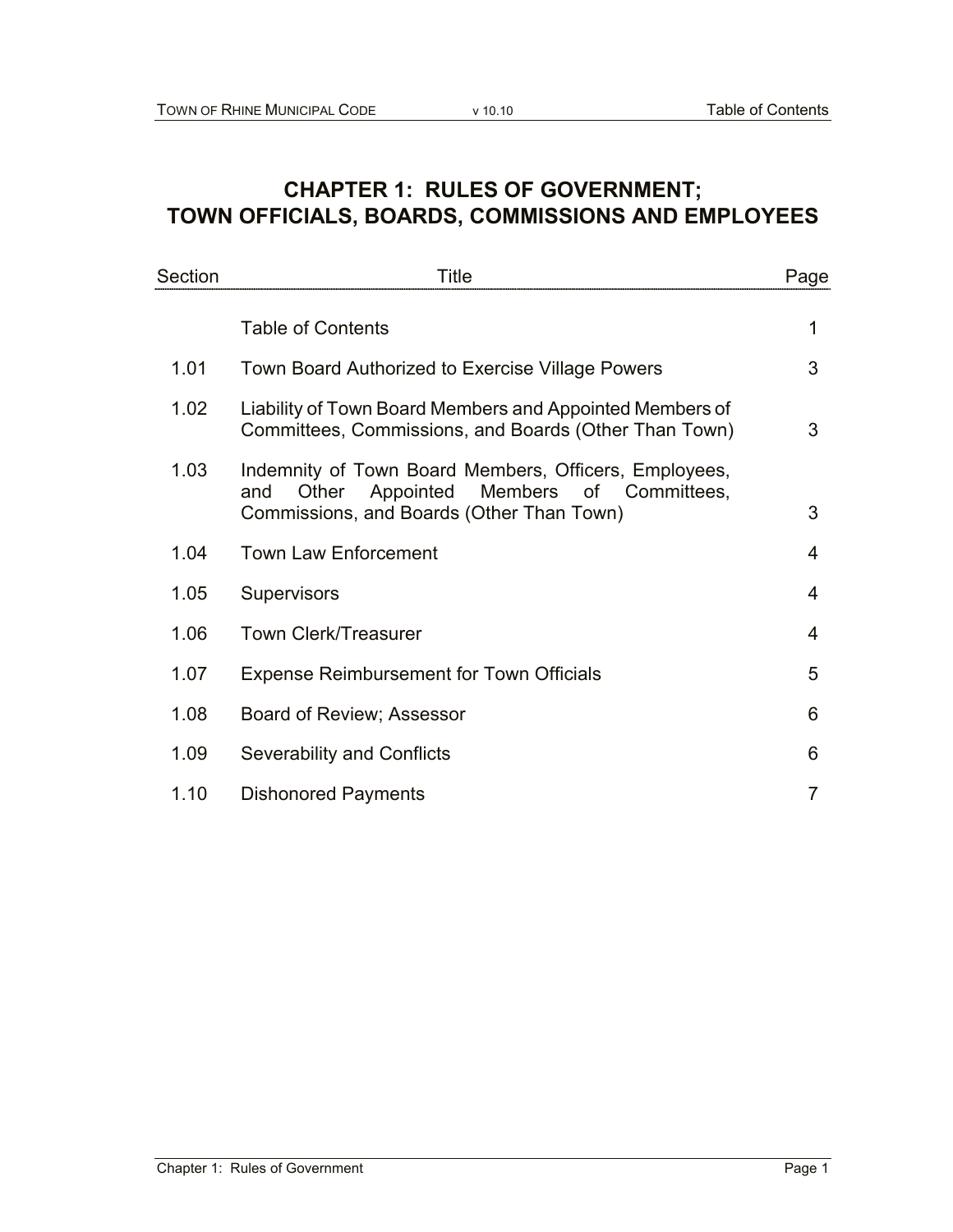*This page intentionally left blank.*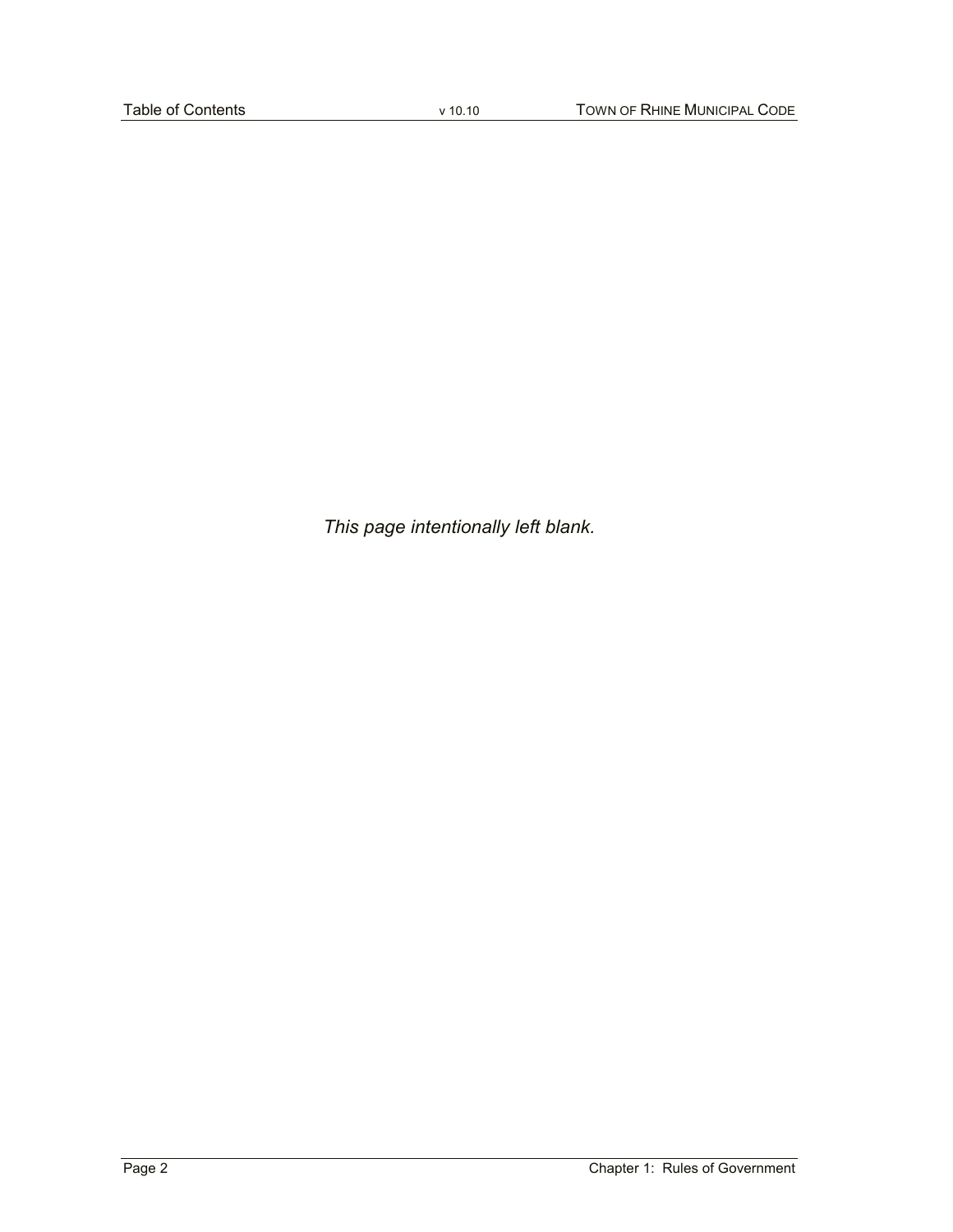#### **1.01 TOWN BOARD AUTHORIZED TO EXERCISE VILLAGE POWERS**

(1) The electors of the Town of Rhine, Sheboygan County, Wisconsin, grant, confer, and bestow upon the Town Board of the Town of Rhine, Sheboygan County, Wisconsin, the right, power, and privilege to exercise all powers relating to villages and conferred on Village Boards by Wis. Stat.  $Ch. 61<sup>1</sup>$ 

(2) The Town Board shall consist of a Chairperson and five (5) Supervisors. The office of the Clerk and the Treasurer may be combined at the discretion of the Town Board.

#### **1.02 LIABILITY OF TOWN BOARD MEMBERS AND APPOINTED MEMBERS OF COMMITTEES, COMMISSIONS, AND BOARD (OTHER THAN TOWN)**

(1) No person shall be liable to the Town for any loss or damage suffered by it on account of any action taken or omitted to be taken by him as a Town Board member, officer, or appointed member of a Committee, Commission, or a Board (other than Town) of the Town, in good faith, if such person:

(a) Exercised and used the same degree of care and skill as a prudent man would have exercised or used under the circumstances in the conduct of his own affairs, or

(b) Took or omitted to take such action in reliance upon advice of counsel for the Town or upon such statements made or information furnished by officers or employees of the Town which he had reasonable grounds to believe to be true. The foregoing shall not be exclusive of other rights and defenses to which he may be entitled as a matter of law.

#### **1.03 INDEMNITY OF TOWN BOARD MEMBERS, OFFICERS, EMPLOYEES, AND OTHER APPOINTED MEMBERS OF COMMITTEES, COMMISSIONS, AND BOARDS (OTHER THAN TOWN)**

(1) Every person who is or was a Town Board member or officer of the Town, (together with the heirs, executors, and administrators of such person) shall be indemnified by the Town against all costs, damages, and expenses asserted against, incurred by, or imposed upon him in connection with or resulting from any claim, action, suit, or proceeding, including criminal proceedings, to which he is made or threatened to be made a party by reason of his being or having been such Town Board member or officer except in relation to matters as to which a recovery shall be had against him by reason of his having been finally adjudged in such action, suit, or proceeding to have been guilty of fraud in the performance of his duty as such Town Board member or officer. This indemnity shall include reimbursement of amounts and expenses incurred and paid in settling any such claim, action, suit, or proceeding. In case of criminal action, suit, or proceeding, a conviction or judgment (whether based on a plea of guilty or *nolo contendere* or its equivalent or after trial) shall not be deemed an adjudication that such Town Board member or officer is guilty of fraud in the performance of his duties if such Town Board member or officer was acting in good faith in what he considered to be the best interests of the Town and with no reasonable cause to believe that the action was illegal.

(2) The Town, by its Town Board, may indemnify in like manner, or with any limitations, any employee or former employee of the Town with respect to any action taken or not taken in his capacity as such employee.

 $1$  The Town Board was granted authority to exercise Village powers at the Annual Meeting on April 7, 1964.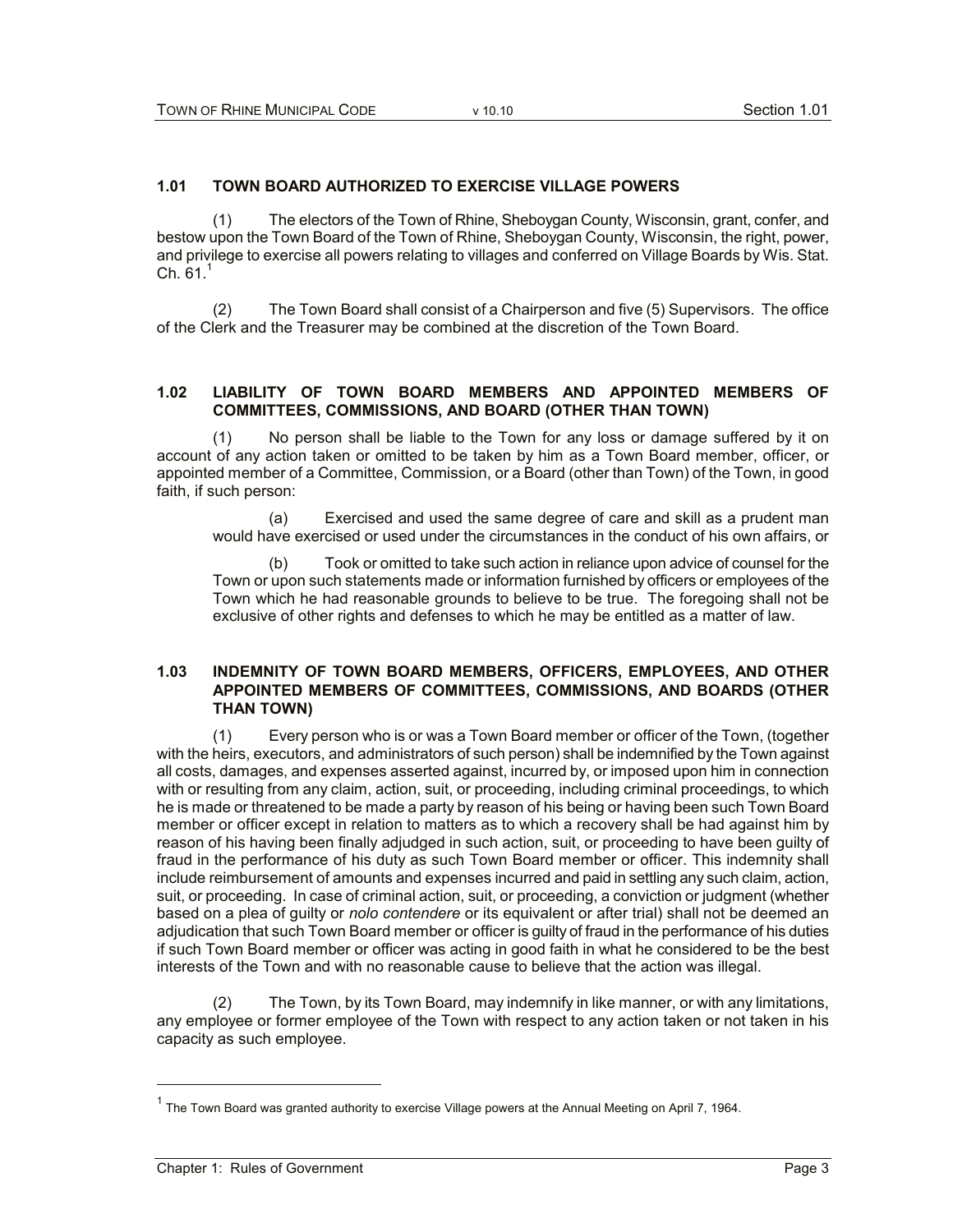(3) The Town, by its Town Board, may also indemnify in like manner, or with any limitations, any committee member, member of a commission or board (other than Town), or a former member of either appointed by the Town or with respect to any action taken or not taken in his capacity as such member of a Committee or Commission or Board (other than Town).

 (4) The foregoing rights of indemnification shall be in addition to all rights to which the Town Board members, officers. employees, appointed members of Committees, Commissions, or Boards (other than Town), or former member of the same may be entitled as a matter of law.

## **1.04 TOWN LAW ENFORCEMENT**<sup>2</sup>

(1) The Town Board is authorized to contract with a county or municipal law enforcement agency to provide law and ordinance enforcement, traffic safety, animal control, and similar services within the Town.

(2) Whenever reference is made elsewhere in this Municipal Code to a constable, such authority or action shall be that of the law enforcement agency with which the Town Board has contracted as set forth above.

## **1.05 SUPERVISORS**

This Ordinance is adopted pursuant to Wis. Stat. § 60.21(2)(b). Inasmuch as the Town meeting pursuant to § 60.10(2)(b) has directed that the Town Board shall consist of a Chairperson and four (4) Supervisors of the Town, the election of such Supervisors and Chairperson shall be conducted so as to provide for elections in both odd-numbered and even-numbered years. The Town Chairperson shall be elected for a two-year term in each odd-numbered year. Each Supervisor shall be designated by number. Supervisors 1 and 2 shall be elected for a two-year term in April of the odd-numbered years. Supervisors 3 and 4 shall be elected for a two-year term in April of the even-numbered years. Each Supervisor shall represent the town-at-large and no supervisory district has any relation to a geographic area within the Town of Rhine.

# **1.06 TOWN CLERK/TREASURER**<sup>3</sup>

(1) OFFICES COMBINED. The offices of town clerk and town treasurer are combined into the office of Town Clerk/Treasurer, pursuant to Wis. Stat. § 60.305(1)(a).

(2) APPOINTMENT, COMPENSATION, TERM OF OFFICE, AND REMOVAL. The Clerk/Treasurer shall be appointed on the basis of merit with due regard to training, experience, administrative ability and general fitness for the office, by a majority vote of the Town Board. The level of compensation shall be set by the Town Board, but shall not be reduced during the term to which the individual is appointed. The person shall hold office for a term of two (2) years, expiring on April 30 of odd-numbered years. The person may be reappointed and may be dismissed by the Board only for cause.

 $^2$  The position of Town Constable was abolished by a vote of the electors at the Annual Town Meeting on April 14, 2009.

 $^3$  Created by Ord. 2007-6, adopted June 5, 2007; referendum passed April 1, 2008.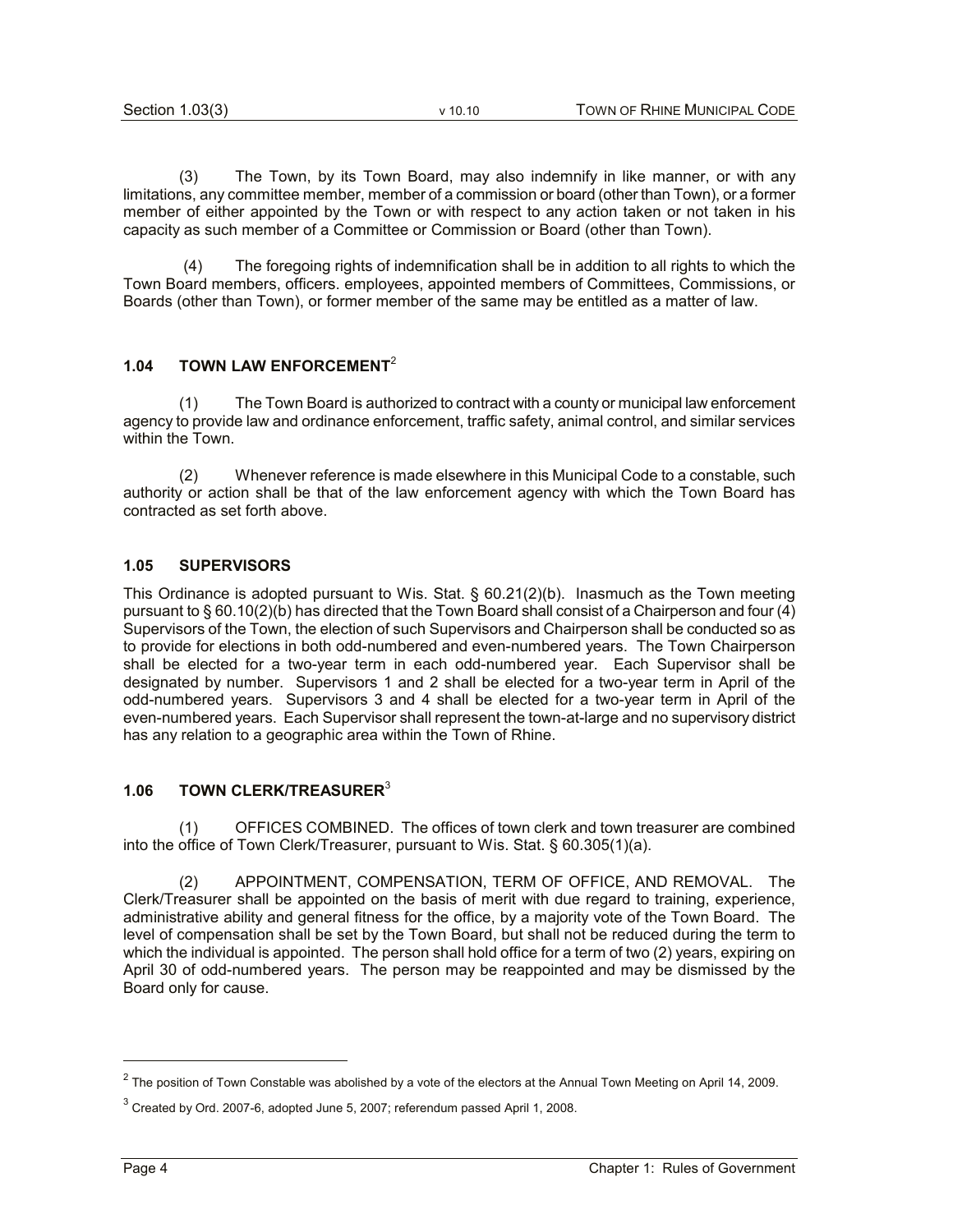(3) RESIDENCY REQUIREMENT. The Clerk/Treasurer shall become a resident of the Town of Rhine within one (1) year following the date of appointment, unless this requirement is specifically waived in writing by the Town Board.

(4) STATUTORY DUTIES. The Clerk/Treasurer shall perform the duties enumerated in Wis. Stats. §§ 60.33 and 60.34 (2005-06), including any amendments thereto, subject to the review, supervision and direction of the Town Board.

(5) ADDITIONAL DUTIES. In addition to the statutory duties set forth above, the Clerk/Treasurer shall act as the secretary for the Town Plan Commission and the Town Board of Appeals and shall perform the duties and meet the requirements of the "Town of Rhine Clerk/Treasurer Position Description", a copy of which is attached and which may be modified by the Town Board. *(Rev. 10/08)*

(6) OFFICE HOURS. The Clerk/Treasurer shall hold office hours at the Town Hall as directed by the Town Board.

(7) TOWN OFFICE ASSISTANT. The Town Office Assistant shall be appointed by the Town Board. The Assistant will perform duties as directed by the Clerk/Treasurer and/or Town Chair. Compensation shall be determined by the Town Board based on experience and performance. Residency is preferred, but not mandatory. *(Rev. 10/5/10)*

### **1.07 EXPENSE REIMBURSEMENT FOR TOWN OFFICIALS**<sup>4</sup>

(1) Reimbursement of Expenses. If in the exercise of duties as an elected official expenses are incurred, the Town of Rhine will provide reimbursement. This may include mileage when conducting business or carrying out business on behalf of the Town (not including mileage to and from board or committee meetings), postal expenses, and telephone expense. A record and documentation must be provided to the Town Clerk/Treasurer with any request for reimbursement. . Mileage reimbursement shall be paid at the current Internal Revenue Service business rate. *(Rev. 04/07/10)*

(2) Reimbursement for Educational Meetings. Attendance by elected officials at meetings, other than the state convention, for the purpose of obtaining information or any necessary certification will be reimbursed if the meeting is organized by the Wisconsin Towns Association and the expense is limited to mileage and registration. Attendance at the state convention must receive Town Board approval. All meeting registrations shall be through the Town Clerk/Treasurer or designee.

(3) Town Board Approval. The Town Board may approve a request for reimbursement that varies from paragraph 1 and 2.

(4) Per Diem. Elected officials and the Clerk/Treasurer shall receive a per diem of \$10.00 for each posted meeting attended other than regular monthly Town Board meetings. *(Rev. 1/5/10; 9/6/11)*

<sup>&</sup>lt;sup>4</sup> Created by Ord. 2008-8, adopted September 2, 2008.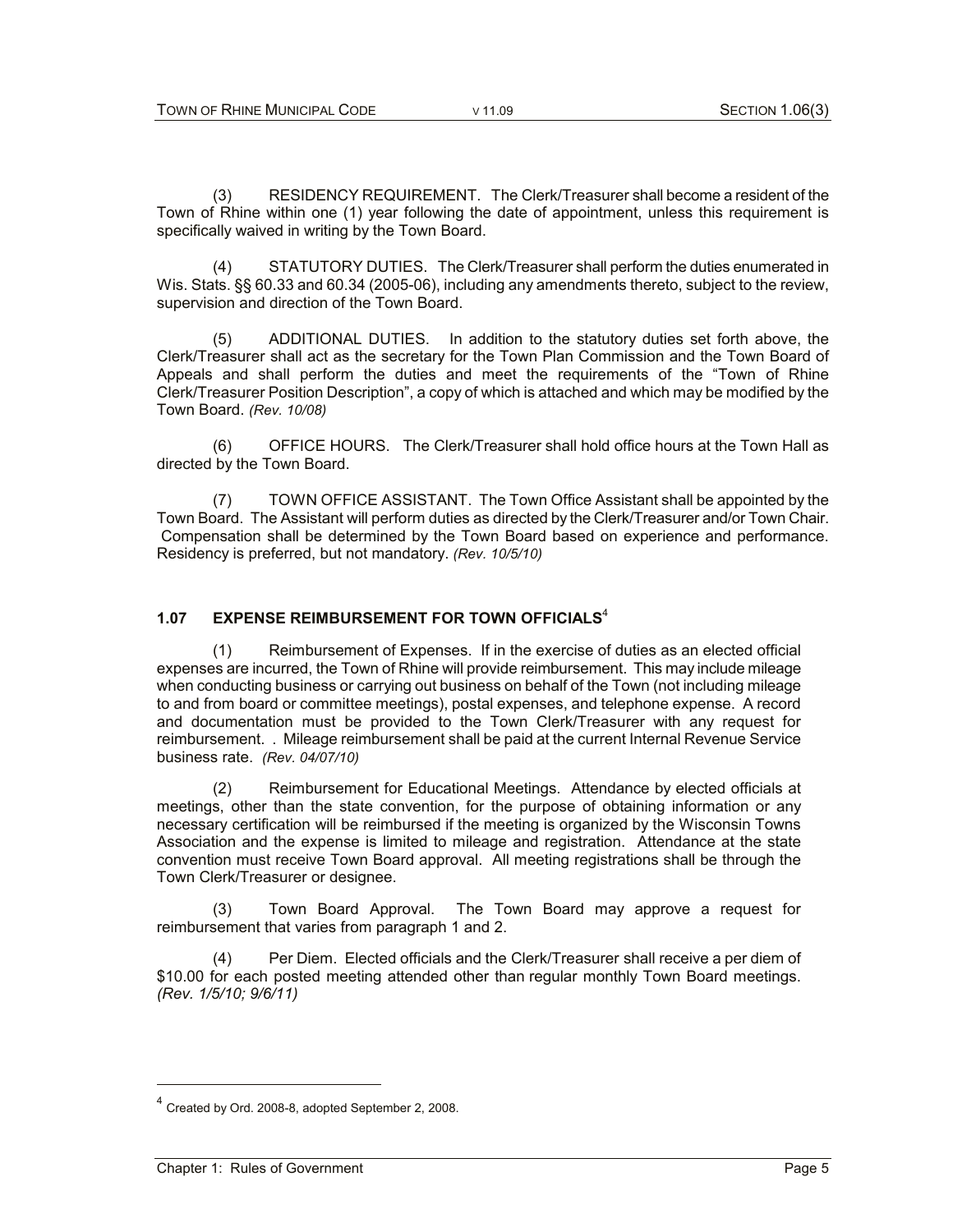### **1.08 BOARD OF REVIEW; ASSESSOR<sup>5</sup>**

(1) Membership. The Town Chairperson shall appoint, subject to confirmation by the Town Board, at least three and up to six regular members and up to three alternate members of the Board of Review. Membership shall consist of at least the Town Board Chair and two other Town Board Supervisors. Conduct and duties are defined in Wis. Stat. § 70.46, 70.47, 70.48, and 70.49.

(2) Compensation. Compensation for all Board of Review members shall be Seventy-five Dollars (\$75.00) for each half day [four (4) hours] or portion thereof, not to exceed One Hundred Fifty Dollars (\$150.00) per day. *(Rev. 08/07/01)*

(3) Confidentiality of Records.

(a) This section adopts by reference Wis. Stats. § 70.47(7)(af). Income and expense information provided by a property owner to an assessor for the purpose of establishing value for assessment purposes by the income method of valuation shall be confidential and not a public record open to inspection or copying under § 19.35(1), Wis. **Stats**.

(b) Exceptions. An officer may disclose such information under the following circumstances:

1. The assessor has access to such information in the performance of his/her duties;

2. The board of review may review such information when needed, in its opinion, to decide upon a contested assessment;

3. Another person or body has the right to review such information due to the intimate relationship to the duties of an office or as set by law;

4. The officer is complying with a court order;

5. The person providing the financial information has contested the assessment level at either the board of review or by filing a claim for excessive assessment under § 74.37, in which case the base records are open and public.

#### **1.09 SEVERABILITY AND CONFLICTS**<sup>6</sup>

If any provision of this Municipal Code, or if the application of this Code or any portion hereof to any person or circumstances, is held to be invalid or unconstitutional by a court of competent jurisdiction, such invalidity or unconstitutionality shall not affect the provisions or applications of this Code which can be given effect without the invalid or unconstitutional provision or application. If the provisions of the different chapters of this Code conflict with or contravene each other, the provisions of each chapter shall prevail as to all matters and questions arising out of the subject matter of such chapter.

<sup>&</sup>lt;sup>5</sup> Revised and renumbered by Ord. 2009-4, adopted July 7, 2009 (formerly Chapter 17).

 $^6$  Created by Ord. 2009-1, adopted May 5, 2009.